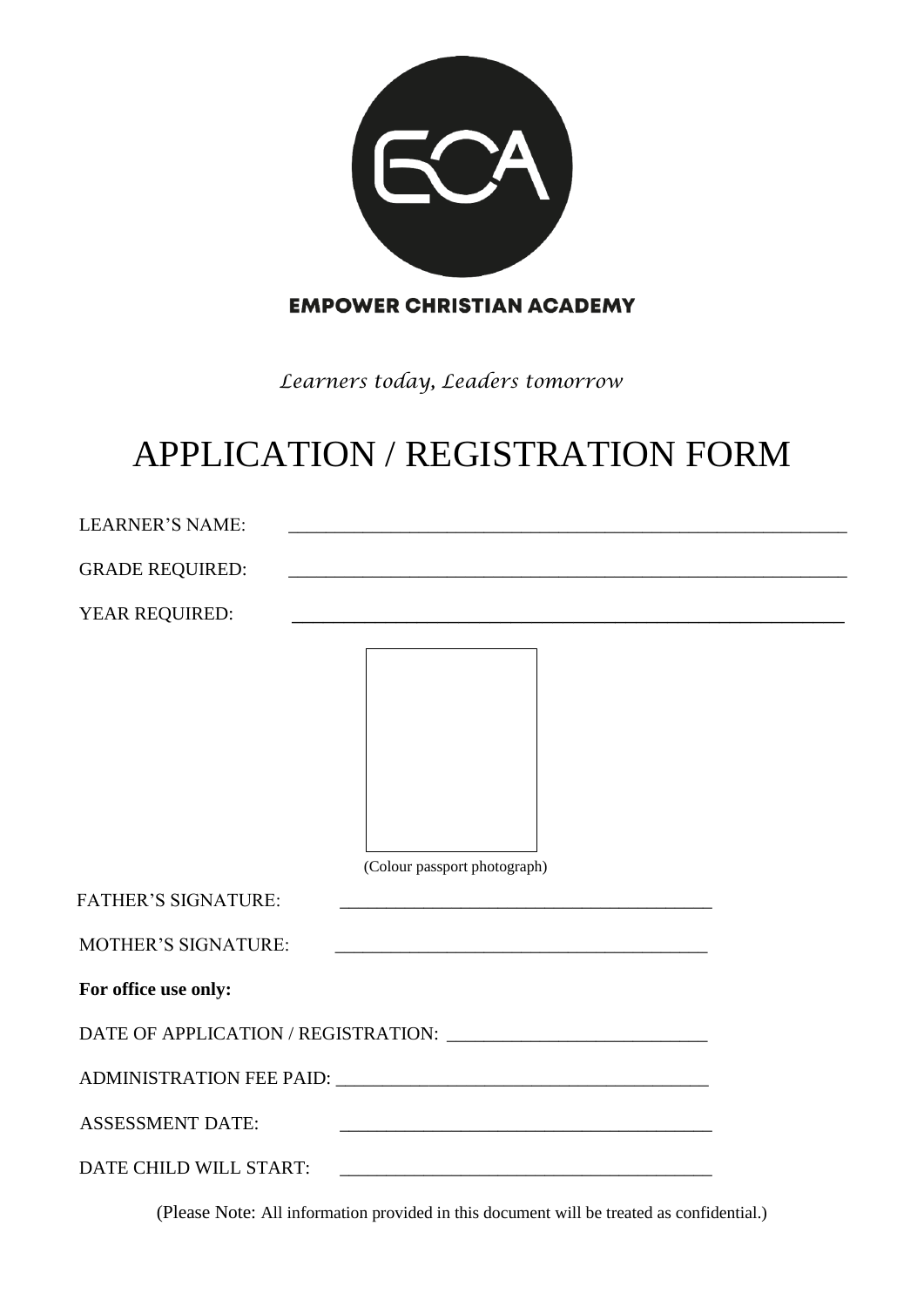

# Empower Christian Academy Information

| Name:                       | Empower Christian Academy (formerly known as Hatfield |
|-----------------------------|-------------------------------------------------------|
|                             | North Christian Academy)                              |
|                             |                                                       |
| <b>Physical Address:</b>    | Corner of Lizard & Willem Cruywagen Road              |
|                             | Theresapark                                           |
|                             | Akasia                                                |
|                             | 0182                                                  |
|                             |                                                       |
| Telephone:                  | 087 158 3700                                          |
|                             |                                                       |
| Email:                      | admin@empoweracademy.co.za                            |
|                             |                                                       |
| Website:                    | www.empoweracademy.co.za                              |
|                             |                                                       |
| <b>Registration Number:</b> | 700400826 (EMIS)                                      |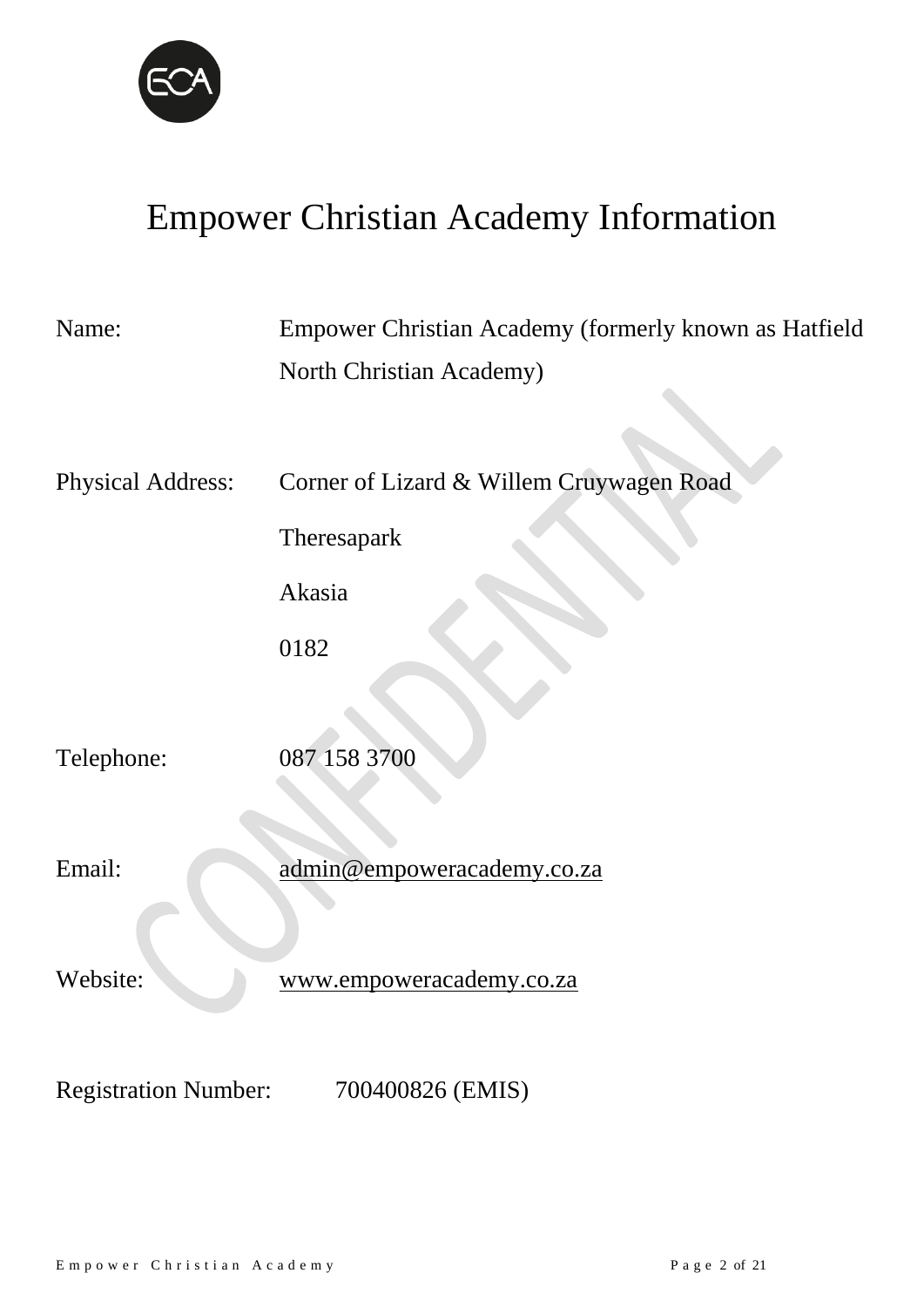

### **INTRODUCTORY LETTER**

Dear Parent/s,

Thank you so much for expressing an interest in our school. We hope that the information in the next few pages will answer some of the questions that you have regarding the school, however, please feel free to contact the school on (087) 158 3700 or email admin@empoweracademy.co.za at any stage should you have further questions.

We recognise that raising a child is essentially a parental responsibility and we are here to assist you in this endeavour. It is our vision to see children grow up according to the plan and purpose that God has for them, to have an intrinsic desire for education to enable them to become all that God has purposed for them to be and to love, honour and respect Christ and others. We endeavour to provide a thorough Christian environment with qualified teachers who are passionate about God, children and their education.

Please complete all the pages of this Application / Registration Form in order for us to process your application / registration without delay.

Please provide the following documents with this application form.

- 1. A copy of your child's birth certificate or updated passport and study permit.
- 2. A copy of your child's latest school report.
- 3. A copy of your child's immunization form and growth chart.
- 4. Transfer card or letter from previous Pre-school or school. (Once the learner is accepted.)
- 5. A colour passport photograph of your child.
- 6. A copy of both parent's ID documents / updated passports and work permits.
- 7. Proof of residence. E.g. Water and Lights Account. (Not older than 3 months.)
- 8. A copy of the account holder's (person responsible to pay the school account) most recent payslip. (Not older than 3 months.)
- 9. If applicable, proof of guardian or caregiver's custody of the child.
- 10. A copy of any professional or medical report e.g. Occupational Therapy (if applicable).
- 11. A letter of commendation from your pastor / church leader.
- 12. A non-refundable administration fee of R450.00 is to accompany this application / registration.

#### **PLEASE NOTE: Incomplete application / registration forms will not be processed.**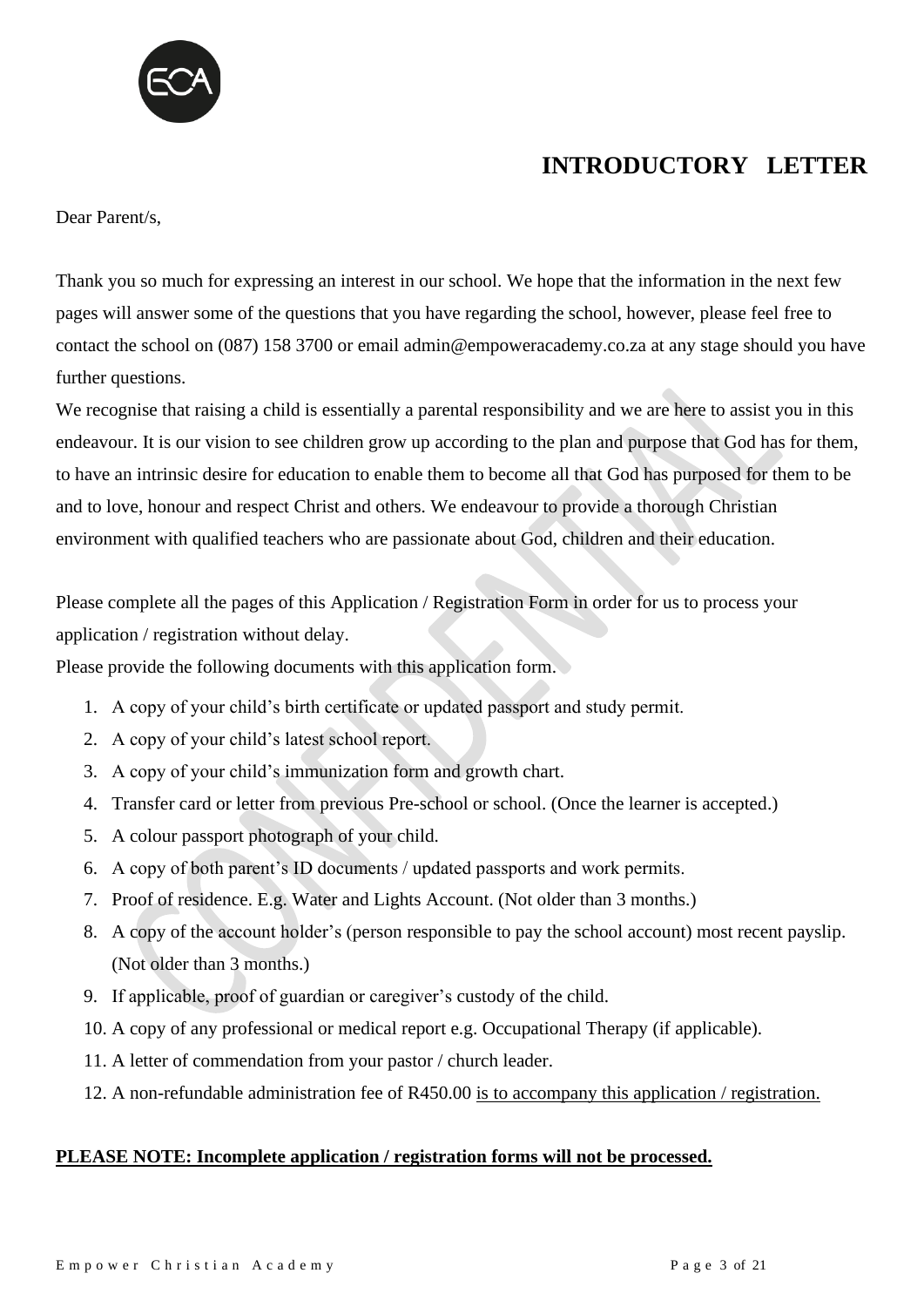

### **CONDITIONS OF ACCEPTANCE AT OUR SCHOOL**

#### **Christian Obligation of Conduct:**

At least one parent of the child must be a committed, born again Christian, supported by a letter of commendation from their pastor / church leader. Both parents will be required to come for an interview with the school principal.

The child will be required to undergo an assessment by a class teacher.

#### **Age:**

Pre-School (Toddlers): the child needs to be at least 2 turning 3, in the year in which they want to attend ECA and be potty trained.

Pre-School (Grade RRR): the child needs to be at least 3 turning 4, in the year in which they want to attend ECA.

Pre-School (Grade RR): the child needs to be at least 4 turning 5, in the year in which they want to attend ECA.

Grade R: the child needs to be at least 5 turning 6, in the year in which they want to join ECA.

Grade 1: the child needs to be at least 6 turning 7, in the year in which they want to join ECA. Etc.

Learners accepted into ECA Preschool are not automatically guaranteed a place in ECA Primary school. Learners completing their time in Grade R may be required to complete an entrance assessment in order to proceed to the following Grade.

### **DUE TO THE LIMITED NUMBER OF AVAILABLE SPACES, THIS APPLICATION DOES NOT GUARANTEE YOUR CHILD A POSITION AT THE SCHOOL AND THE FINAL DECISION IS AT THE DISCRETION OF THE SCHOOL EXECUTIVE COMMITTEE.**

Once the application has been considered, you will be notified accordingly. **If your application is successful, an entrance fee equivalent to one-month school fees is payable. Only on receipt of this deposit can we assure you of your child's place in the school.**

May God give you wisdom in selecting a suitable school for your child.

| Father's Signature/ Guardian: | Date: |
|-------------------------------|-------|
| Mother's Signature/ Guardian: |       |
| Sincerely,                    |       |
| PRINCIPAL CORNELIUS MEYER     |       |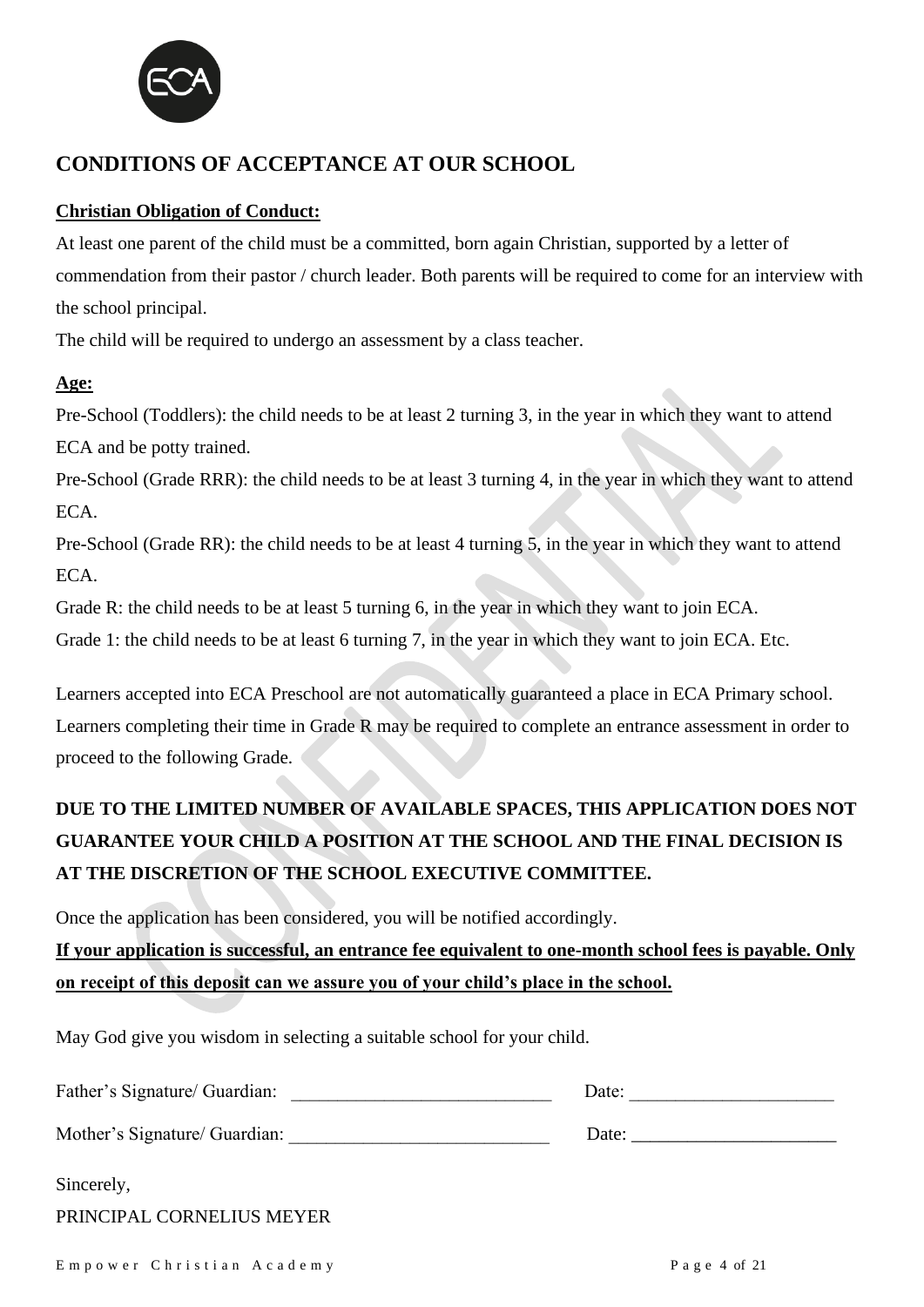

### **PARENTS' INFORMATION**

## **DETAILS OF THE FATHER / GUARDIAN** (Please tick the appropriate block)

|                                                                                                                                                                                                        | $(w)$ (c) (c)                                                                                        |
|--------------------------------------------------------------------------------------------------------------------------------------------------------------------------------------------------------|------------------------------------------------------------------------------------------------------|
|                                                                                                                                                                                                        |                                                                                                      |
|                                                                                                                                                                                                        |                                                                                                      |
|                                                                                                                                                                                                        |                                                                                                      |
|                                                                                                                                                                                                        | Married $\Box$ Single $\Box$ Divorced $\Box$ Widower $\Box$                                          |
|                                                                                                                                                                                                        | Church denomination:                                                                                 |
|                                                                                                                                                                                                        | Pastor's name:<br>$\overline{\phantom{a}}$ and $\overline{\phantom{a}}$ and $\overline{\phantom{a}}$ |
|                                                                                                                                                                                                        | Pastor's telephone no:                                                                               |
|                                                                                                                                                                                                        | Born again Christian: Yes□<br>$\overline{N_{O}}$                                                     |
|                                                                                                                                                                                                        | School account payer: $Yes$<br>$\overline{N_0}$                                                      |
|                                                                                                                                                                                                        | Does the child live with you? Yes $\Box$ No                                                          |
| Any important information we should take note of:                                                                                                                                                      | <b>Contract</b>                                                                                      |
|                                                                                                                                                                                                        |                                                                                                      |
| <b>DETAILS OF THE MOTHER / GUARDIAN</b> (Please tick the appropriate block)                                                                                                                            |                                                                                                      |
|                                                                                                                                                                                                        |                                                                                                      |
|                                                                                                                                                                                                        | $(w)$ (c)                                                                                            |
|                                                                                                                                                                                                        |                                                                                                      |
| Preferred name:                                                                                                                                                                                        |                                                                                                      |
| ID Number:                                                                                                                                                                                             |                                                                                                      |
| Date of Birth:                                                                                                                                                                                         | Married $\Box$ Single $\Box$ Divorced $\Box$ Widow $\Box$                                            |
| Home address:                                                                                                                                                                                          | Church denomination: _______                                                                         |
| <u> 1989 - Johann Barn, amerikansk politiker (d. 1989)</u>                                                                                                                                             |                                                                                                      |
| $\overline{\phantom{a}}$ and $\overline{\phantom{a}}$ and $\overline{\phantom{a}}$ and $\overline{\phantom{a}}$ and $\overline{\phantom{a}}$ and $\overline{\phantom{a}}$ and $\overline{\phantom{a}}$ | Pastor's telephone no:                                                                               |
|                                                                                                                                                                                                        | Born again Christian: Yes□<br>$No \Box$                                                              |
|                                                                                                                                                                                                        | School account payer: $Yes$<br>No                                                                    |
|                                                                                                                                                                                                        | Does the child live with you? Yes $\Box$ No $\Box$                                                   |
|                                                                                                                                                                                                        |                                                                                                      |
| Any important information we should take note of: _______________________________                                                                                                                      |                                                                                                      |

\_\_\_\_\_\_\_\_\_\_\_\_\_\_\_\_\_\_\_\_\_\_\_\_\_\_\_\_\_\_\_\_\_\_\_\_\_\_\_\_\_\_\_\_\_\_\_\_\_\_\_\_\_\_\_\_\_\_\_\_\_\_\_\_\_\_\_\_\_\_\_\_\_\_\_\_\_\_\_\_\_\_\_\_\_\_\_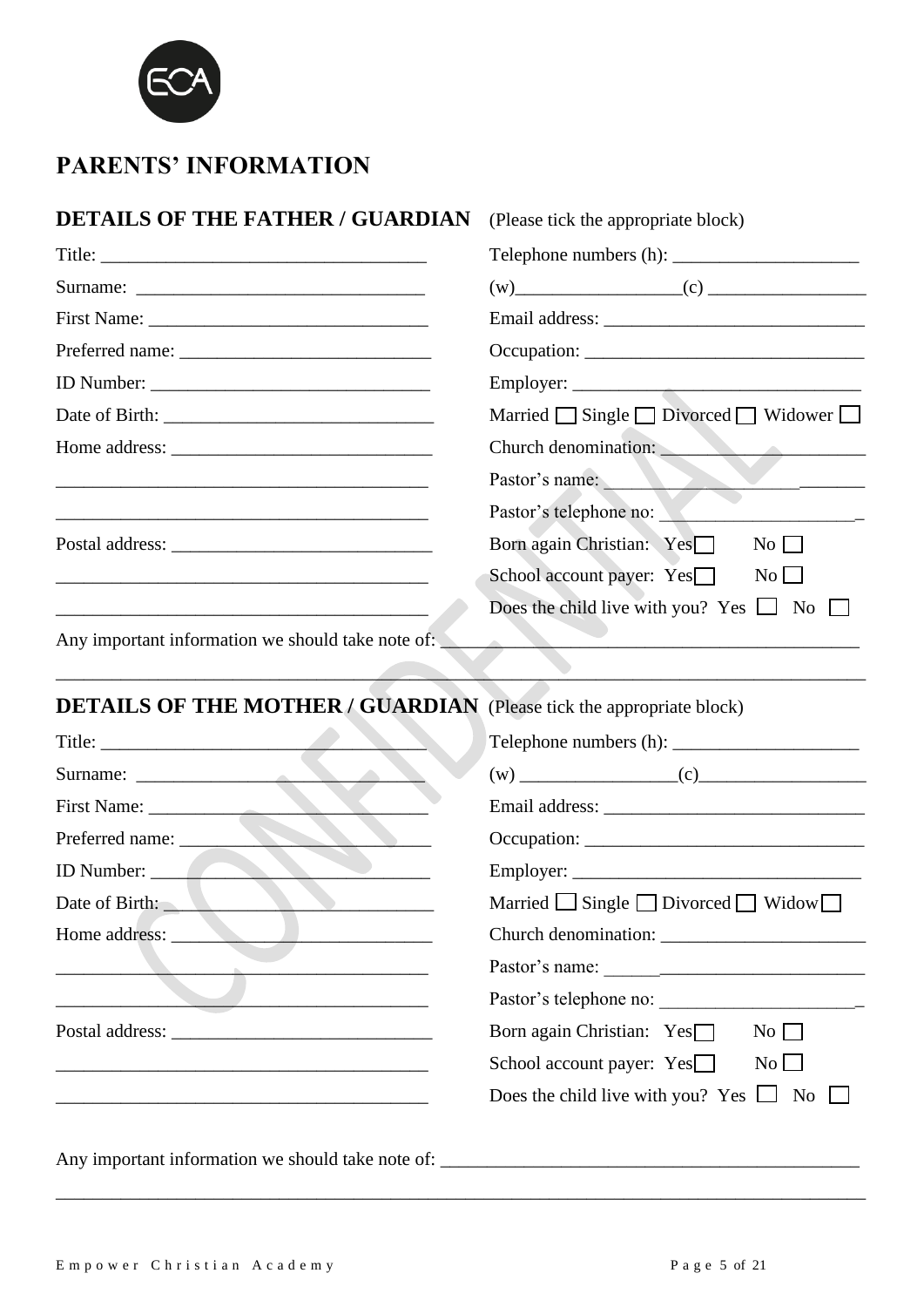

# **LEARNER'S INFORMATION**

### **DETAILS OF THE PUPIL**

| (Name used on class lists, etc.)                                                                  |                                                                                   |
|---------------------------------------------------------------------------------------------------|-----------------------------------------------------------------------------------|
|                                                                                                   |                                                                                   |
|                                                                                                   |                                                                                   |
|                                                                                                   |                                                                                   |
|                                                                                                   |                                                                                   |
| (Required by IEB/GDE)                                                                             |                                                                                   |
|                                                                                                   |                                                                                   |
|                                                                                                   |                                                                                   |
| Will your child attend aftercare? Yes $\Box$ No $\Box$ (Only applicable to Grade R to 7 learners) |                                                                                   |
| Does the learner have any learning disabilities?                                                  |                                                                                   |
|                                                                                                   |                                                                                   |
|                                                                                                   |                                                                                   |
|                                                                                                   |                                                                                   |
| Name and Grade of any siblings attending ECA:                                                     |                                                                                   |
|                                                                                                   |                                                                                   |
|                                                                                                   |                                                                                   |
|                                                                                                   | <u> 1989 - Johann Stoff, amerikansk politiker (d. 1989)</u>                       |
| First registration of learner in Gauteng? Yes $\Box$ No $\Box$                                    |                                                                                   |
| Learner attended school last year? Yes No                                                         |                                                                                   |
|                                                                                                   | Province where learner attended school last year? _______________________________ |
|                                                                                                   |                                                                                   |
| PREVIOUS SCHOOL INFORMATION                                                                       |                                                                                   |
|                                                                                                   |                                                                                   |
|                                                                                                   |                                                                                   |
| Reason for leaving school previous school:                                                        |                                                                                   |
|                                                                                                   |                                                                                   |
|                                                                                                   |                                                                                   |

\_\_\_\_\_\_\_\_\_\_\_\_\_\_\_\_\_\_\_\_\_\_\_\_\_\_\_\_\_\_\_\_\_\_\_\_\_\_\_\_\_\_\_\_\_\_\_\_\_\_\_\_\_\_\_\_\_\_\_\_\_\_\_\_\_\_\_\_\_\_\_\_\_\_\_\_\_\_\_\_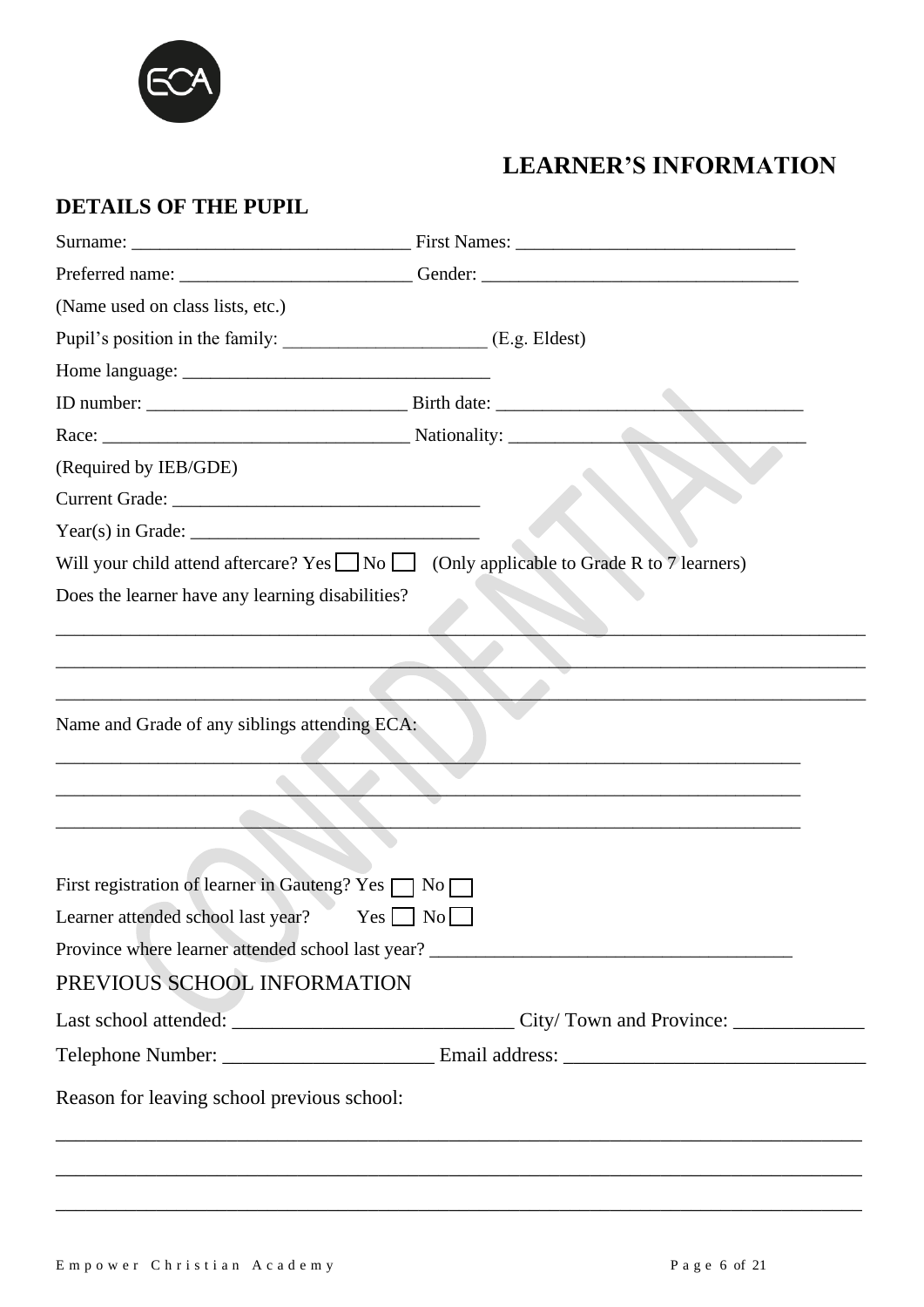

# **LEARNER'S INFORMATION CONTINUED**

| MEDICAL INFORMATION                |                                                                           |                                                                                   |
|------------------------------------|---------------------------------------------------------------------------|-----------------------------------------------------------------------------------|
|                                    |                                                                           | Learner's doctor's name: Doctor's Telephone number: _____________________________ |
|                                    |                                                                           |                                                                                   |
|                                    |                                                                           |                                                                                   |
|                                    |                                                                           |                                                                                   |
|                                    |                                                                           | Does your child have any of the following? (Please tick the appropriate block)    |
| Physical disabilities              | Yes $\Box$ No $\Box$                                                      |                                                                                   |
| Allergies                          | $Yes \Box No \Box$                                                        |                                                                                   |
| Long term medication               | $Yes \Box No \Box$                                                        |                                                                                   |
| Occupational therapy               | Yes $\square$ No $\square$                                                |                                                                                   |
| Speech therapy                     | Yes $\square$ No $\square$                                                |                                                                                   |
| Remedial therapy                   | Yes $\square$ No $\square$                                                |                                                                                   |
| Has your child ever failed a year? | Yes $\square$ No $\square$                                                |                                                                                   |
|                                    | If you have answered YES to any of the above, kindly give full details:   |                                                                                   |
|                                    |                                                                           |                                                                                   |
|                                    |                                                                           |                                                                                   |
|                                    | I hereby confirm that the information supplied above is true and correct: |                                                                                   |
|                                    |                                                                           |                                                                                   |
|                                    |                                                                           |                                                                                   |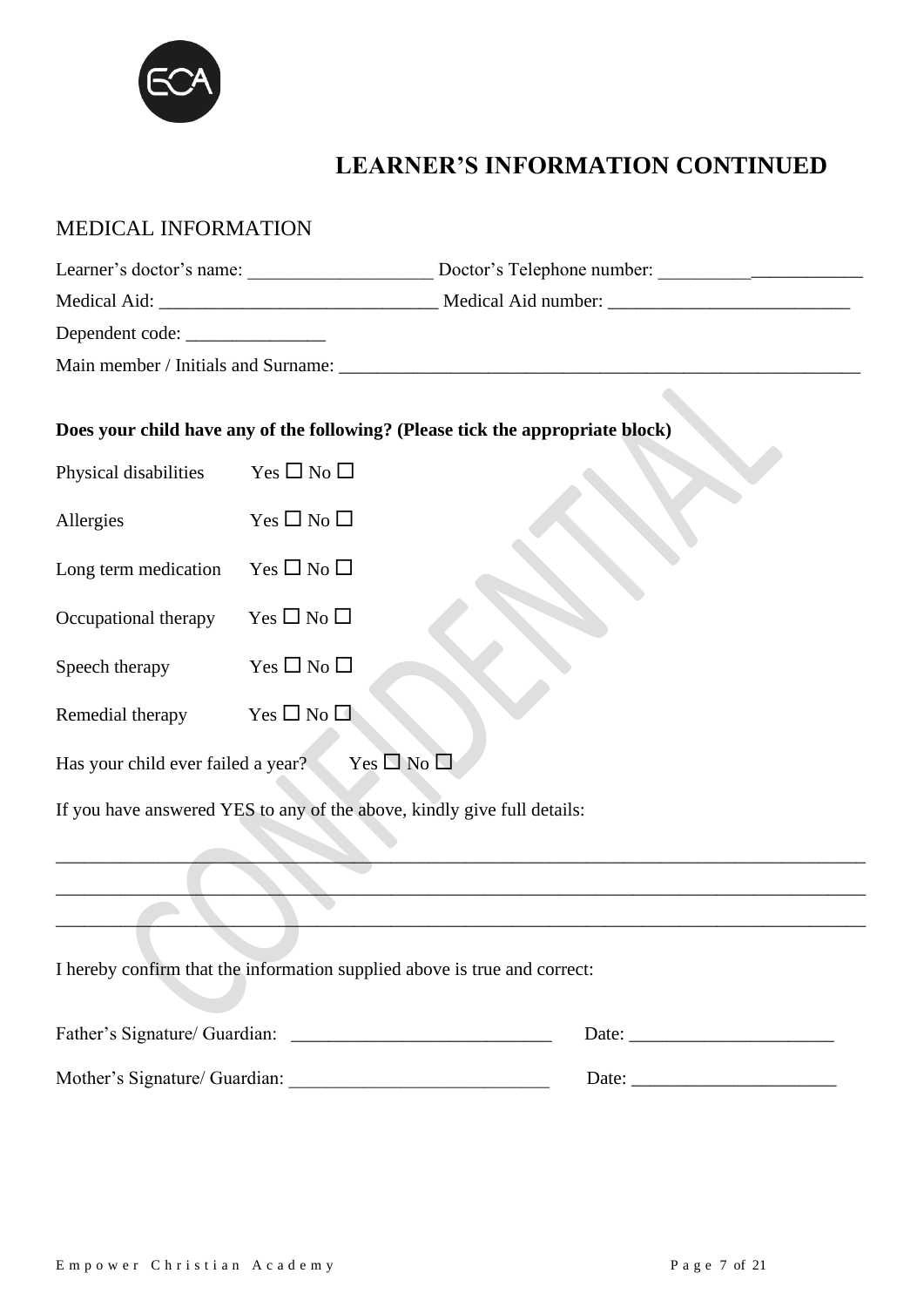

### **EMERGENCY CONTACT DETAILS**

NAME AND CONTACT DETAILS OF FAMILY MEMBERS OR FRIENDS WHO CAN BE

CONTACTED IN CASE OF AN EMERGENCY: (In the event of parents/ guardian not being available)

|                                                                                                        | Relationship: ____ |
|--------------------------------------------------------------------------------------------------------|--------------------|
|                                                                                                        |                    |
|                                                                                                        |                    |
| <b>CONSIDERATION OF AFFORDABILITY</b>                                                                  |                    |
| AVERAGE MONTHLY HOUSEHOLD INCOME: R                                                                    |                    |
| AVERAGE MONTHLY HOUSEHOLD EXPENSES: R                                                                  |                    |
|                                                                                                        |                    |
| (Please complete the Itemized Affordability Assessment schedule on the following page to support these |                    |
| figures. Careful consideration of the financial commitment to your child's education is essential.)    |                    |
|                                                                                                        |                    |
|                                                                                                        |                    |
|                                                                                                        |                    |

| Father's Signature/ Guardian: | Date: |
|-------------------------------|-------|
| Mother's Signature/ Guardian: | Date: |
|                               |       |
|                               |       |
|                               |       |
|                               |       |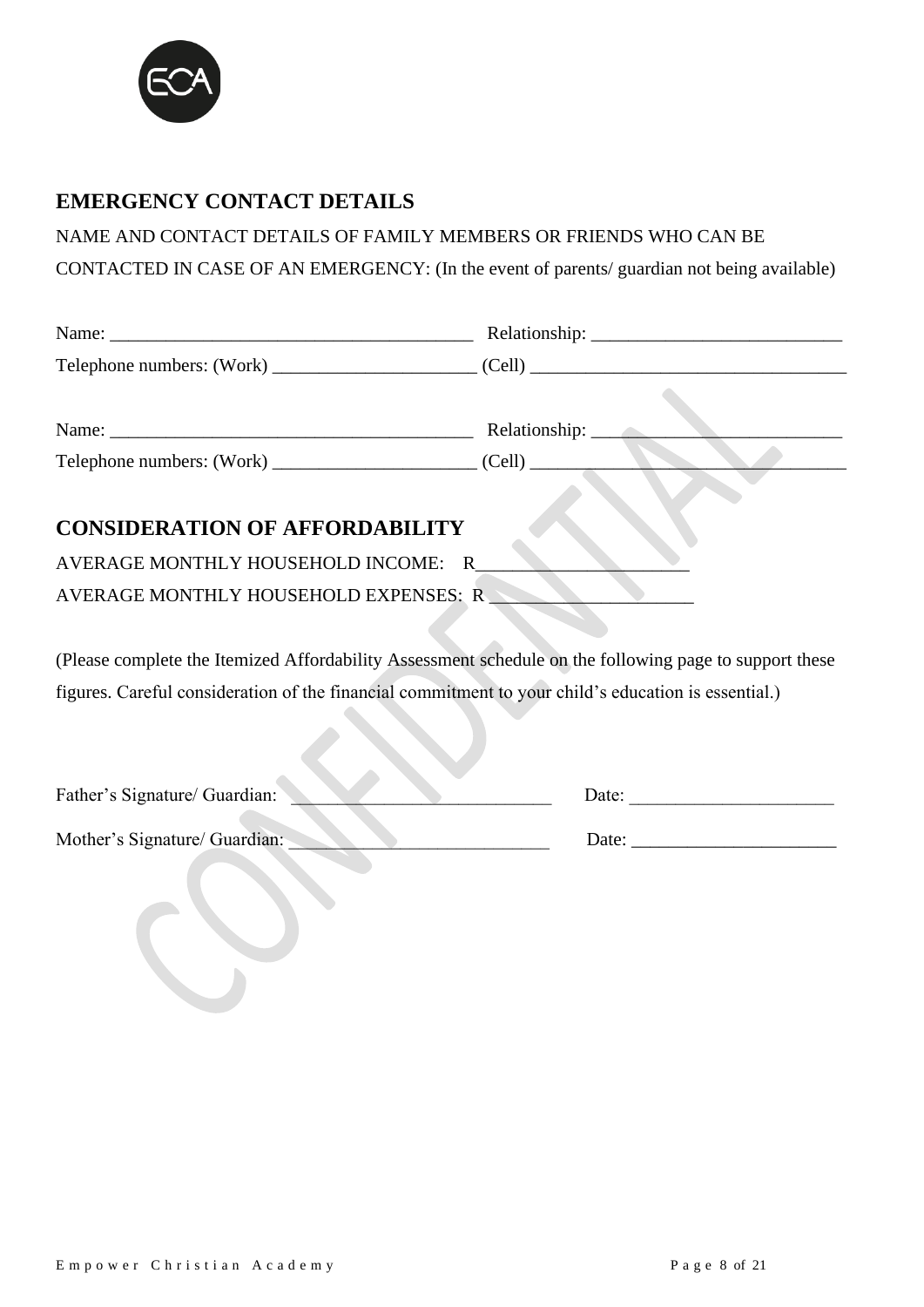

# **ITEMIZED AFFORDABILITY ASSESSMENT**

| <b>Gross Income:</b><br><b>Deductions:</b><br>Tax<br>UIF<br>Medical Aid<br>Pension<br><b>Family Expenses:</b> |  |
|---------------------------------------------------------------------------------------------------------------|--|
|                                                                                                               |  |
|                                                                                                               |  |
|                                                                                                               |  |
|                                                                                                               |  |
|                                                                                                               |  |
|                                                                                                               |  |
|                                                                                                               |  |
| Bond / rental                                                                                                 |  |
| Rates / levies                                                                                                |  |
| Electricity and water                                                                                         |  |
| Home and garden maintenance                                                                                   |  |
| Insurance policies (car and house / household)                                                                |  |
| Groceries                                                                                                     |  |
| Fuel / travel costs                                                                                           |  |
| Car repayment                                                                                                 |  |
| Car maintenance                                                                                               |  |
| Clothing                                                                                                      |  |
| Education of other children (not at ECA)                                                                      |  |
| Phones and internet                                                                                           |  |
| TV / entertainment                                                                                            |  |
| Security / alarm                                                                                              |  |
| Domestic help / wages                                                                                         |  |
| Gifts / donations                                                                                             |  |
| Other:                                                                                                        |  |
| Other:                                                                                                        |  |
|                                                                                                               |  |
| Nett effect:                                                                                                  |  |
|                                                                                                               |  |
|                                                                                                               |  |
| (Gross income less all deductions and expenses)                                                               |  |
| We confirm affordability of anticipated ECA school fees.                                                      |  |
|                                                                                                               |  |
|                                                                                                               |  |
| Mother: Signature: Signature: Date: Date:                                                                     |  |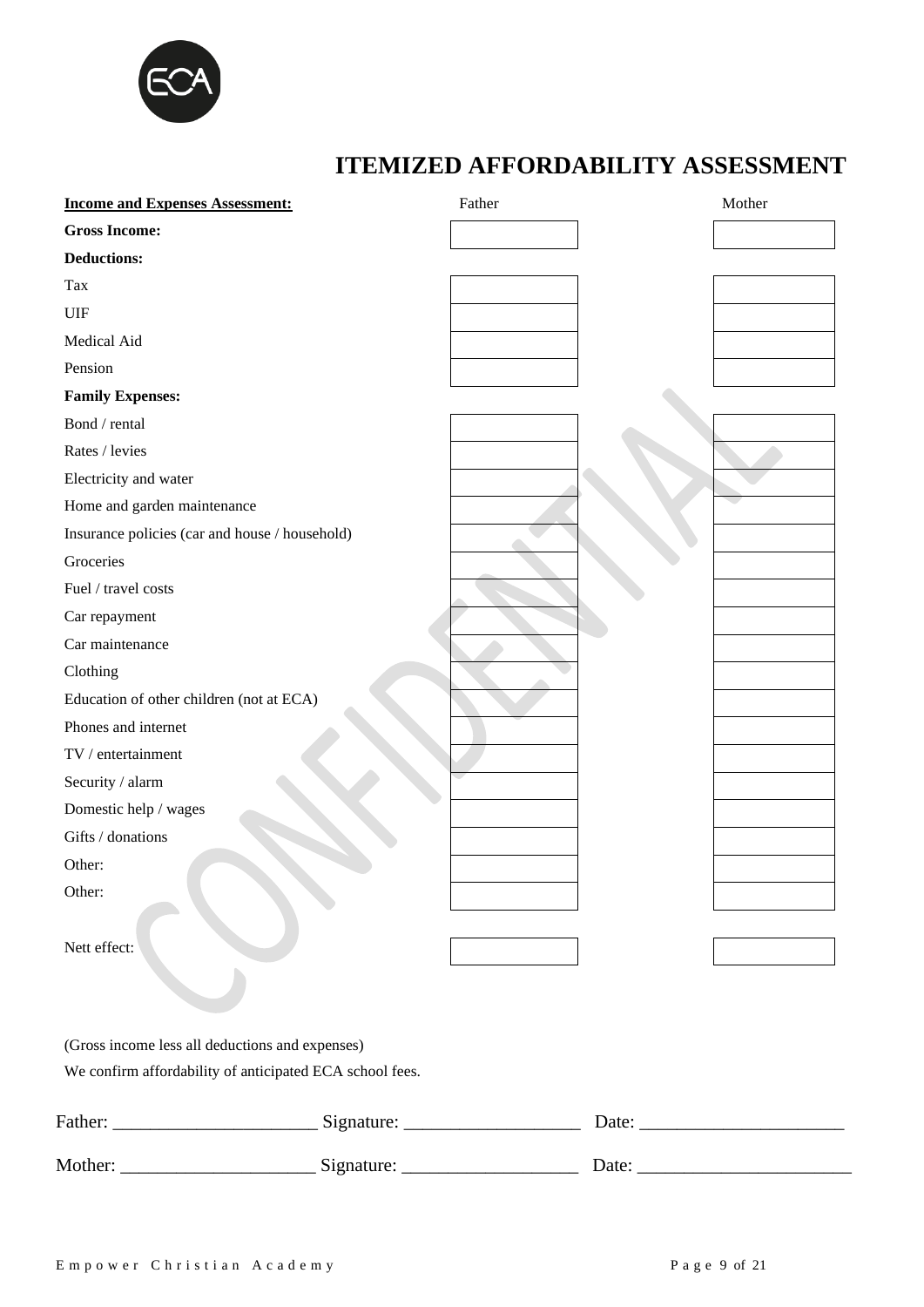

### **PARENT AND PAYMENT CONTRACT**

In applying for admission of my child/children to Empower Christian Academy, I agree to the following: My child will be taught according to the faith promulgated by the Empower Church. A Statement of Faith of Empower Church is attached to this document. Adherence in lifestyle to this Statement of Faith is an inherent requirement of enrolment. I also take note of the fact that the medium of tuition at ECA (home language) is English. The first additional language offered at ECA is Afrikaans. In order for ECA to administer the finances of the school effectively the **SCHOOL FEE POLICY** is as follows:

PROMPT PAYMENT of school fees is essential for efficient tuition of the learners, administration of the school and assists us in keeping the fees as reasonable as possible.

- The standard school fee and aftercare fee payment terms require that fees are paid in advance by the 1<sup>st</sup> of each month over a full 12-month cycle. Overdue amounts will result in a late payment penalty being added to the school fees account and should this late payment tendency persist then it will lead to the termination of your child's enrolment in the school. Should school fees for the month not be paid by the 7<sup>th</sup> of the month then a late payment penalty of 7% of the outstanding amount, will be added onto your account.
- The school utilises the services of TPN credit bureau and the parents' payment behaviour and patterns will be loaded on the TPN credit bureau platform on a monthly basis. Please note that negative payment patterns (non-payment, late payment and partial payments) will have an adverse effect on your credit profile and paying on time and in full will ensure that a positive profile is maintained. Please take note that the services provided by the TPN credit bureau will be utilized if non-payment persists. These services include blacklisting of a non-payer.

#### SCHOOL FEE ACCOUNT PROCEDURE:

Statements are sent out on the 15<sup>th</sup> of every month for the following month. On the 25<sup>th</sup> of the month you will receive a reminder via SMS that your school fees are due. If school fees are not paid by the 7<sup>th</sup> of the month, a late payment penalty will be added to your account. You will then receive an email with the updated statement and a phonecall from the office to enquire your reason for not paying school fees.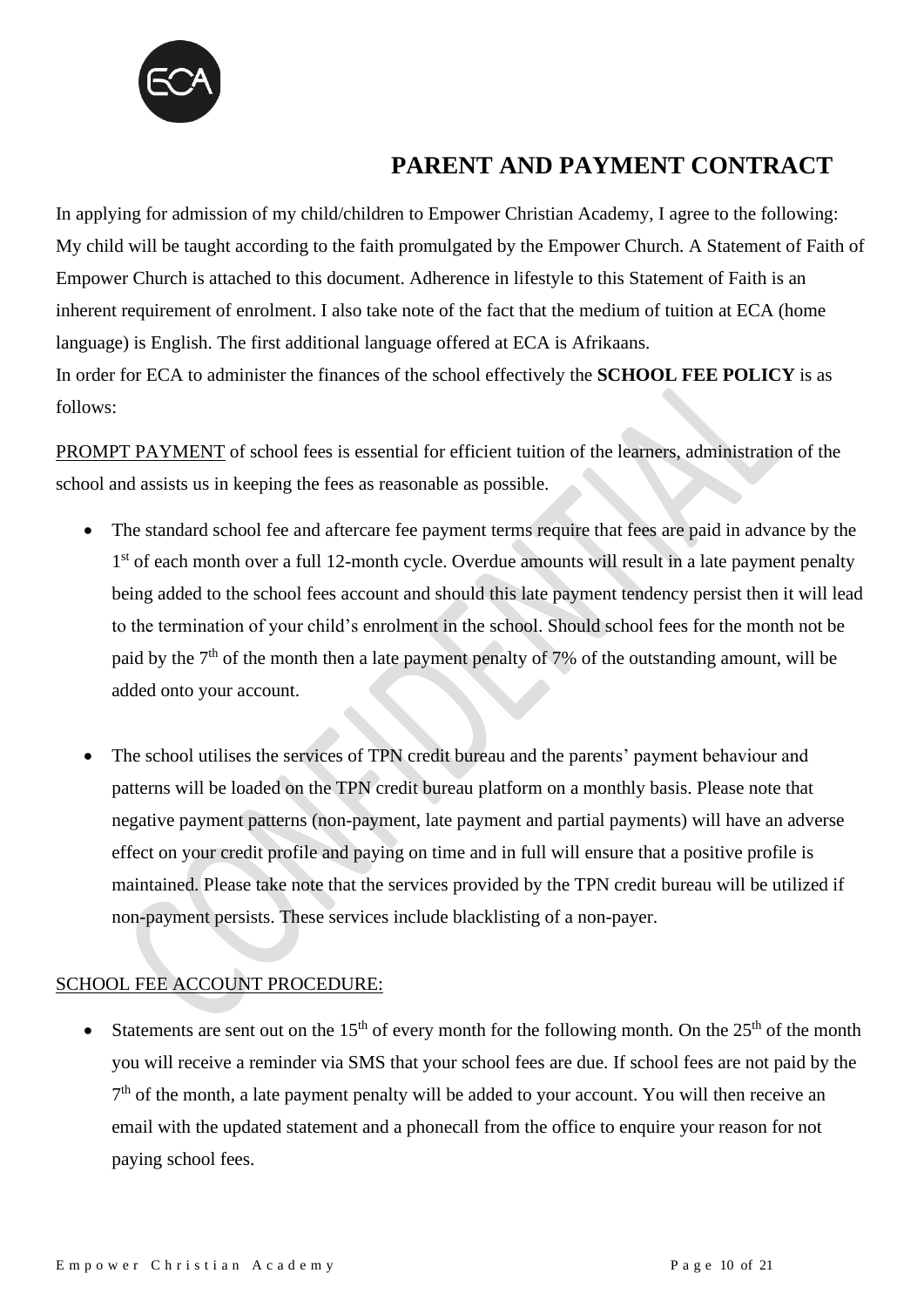

- Please email proof of any additional EFT payments for any other transactions to [finance@empoweracademy.co.za](mailto:finance@empoweracademy.co.za) or contact the school office for any queries.
- Fees for 2022 are as follows:
	- a) Preschool R 2665.00 p/month (Toddlers to Grade 00 this includes aftercare).
	- b) Foundation phase R 3370.00 p/month (from Grade R to Grade 3).
	- c) Intermediate phase R 3520.00 p/month (Grade 4 to 6).
	- d) Senior phase R 3830.00 p/month (Grade 7)
	- e) Primary School Aftercare please contact the school office for further information.
- Payments can be made into the school account and proof of payment provided to the school: **Bank Name: ABSA Pretoria North Account Name: ECA Education Account No: 930 754 5552 Reference: Child's Initials and Surname** The school will provide you with your family reference number**,** once your child is admitted.
- The annual school fee amount is spread over **12 months** for your convenience, therefore, please pay promptly during the holiday periods as well.
- A once-off R450.00 non-refundable administrative fee per pupil is payable with this application / registration.
- Parents sign re-enrolment forms towards the end of the year, each year indicating their commitment to the school for the following year. Together with this, a non-refundable re-enrolment amount of R800.00 if your child is in the Primary School and R500.00 if the child is in the Preschool becomes due. This amount is payable at the latest by 30 September each year.
- ECA aftercare does not function during school holidays; alternative arrangements need to be made for your child.
- If any school fees, and penalties are outstanding as at 1 December in any year, then:
	- a) The child's enrolment at the school for the following year will be terminated; and
	- b) The school may retain any reports or transfer documents until the parent has signed an Acknowledgement of Debt and agreed upon a payment arrangement/plan with the school.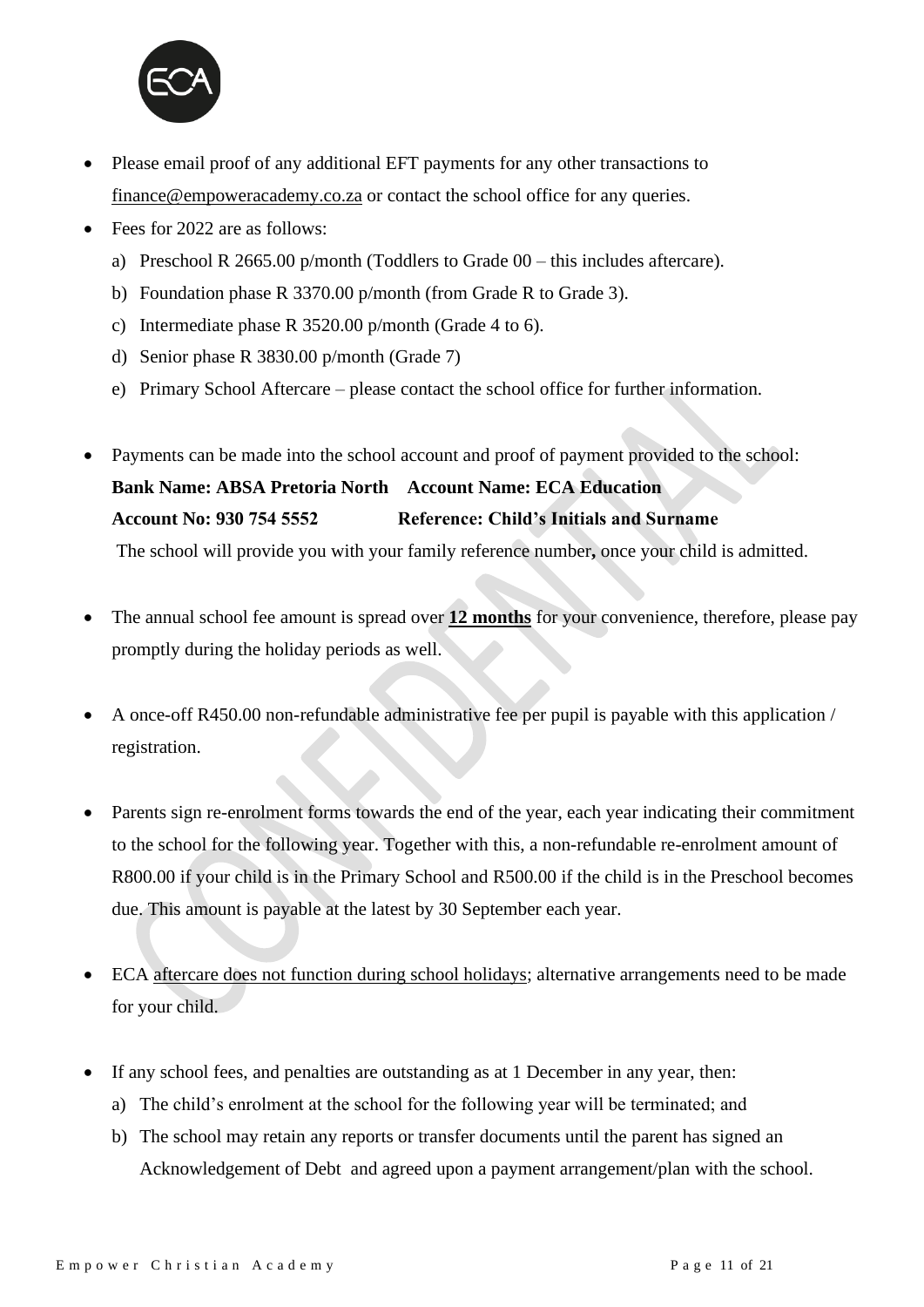

- c) **If you wish to transfer your child from the school for any reason, please note that a ONE CALENDAR MONTH NOTICE IS REQUIRED IN WRITING. (Telephonic or verbal arrangements will not be considered**).
- d) The written notice must be submitted by the last day of a month and school fees for the notice month following would be payable in full, even if the child does not complete the month in the school.
- e) School records will be forwarded to the new school as soon as the parent has signed an Acknowledgement of Debt and agreed upon a payment arrangement/plan with the school.
- All learners receive a probation period of three (3) months in the school. Should their behaviour, academics or finances not be compatible with the standard of ECA, unfortunately their space in the school will be terminated.
- I also give permission for ECA to obtain information from their selected registered credit bureau in order to assess my current existing credit profile and the outcomes would be taken into consideration during my application and review process. Should my application at ECA be successful, then ECA will in return also provide information about my school fees payment pattern and my whereabouts to the particular registered credit bureau of my positive credit profile update, which will be accessible to my advantage to other potential credit providers seeking a reference.
- Should my account become overdue and be handed over to a debt recovery agent, I agree to pay all costs, commission and interest charges related to that process.

#### • **Cancellation Clause, and Process for Cancellation**

1. The contract can only be cancelled by the School for a fairreason, and in accordance with a fair and determinable procedure. In this regard, the following:

- 1.1 When the School contemplates cancelling the contract, it must:
	- 1.1.1 Give the parent/s or guardian/s:

1.1.1.1 reasonable written notice of its reason/s for wanting to invoke the cancellation clause; and

1.1.1.2 an opportunity to make written (or where appropriate, and in the School's discretion, oral) representations on the best interest of the child/ren; and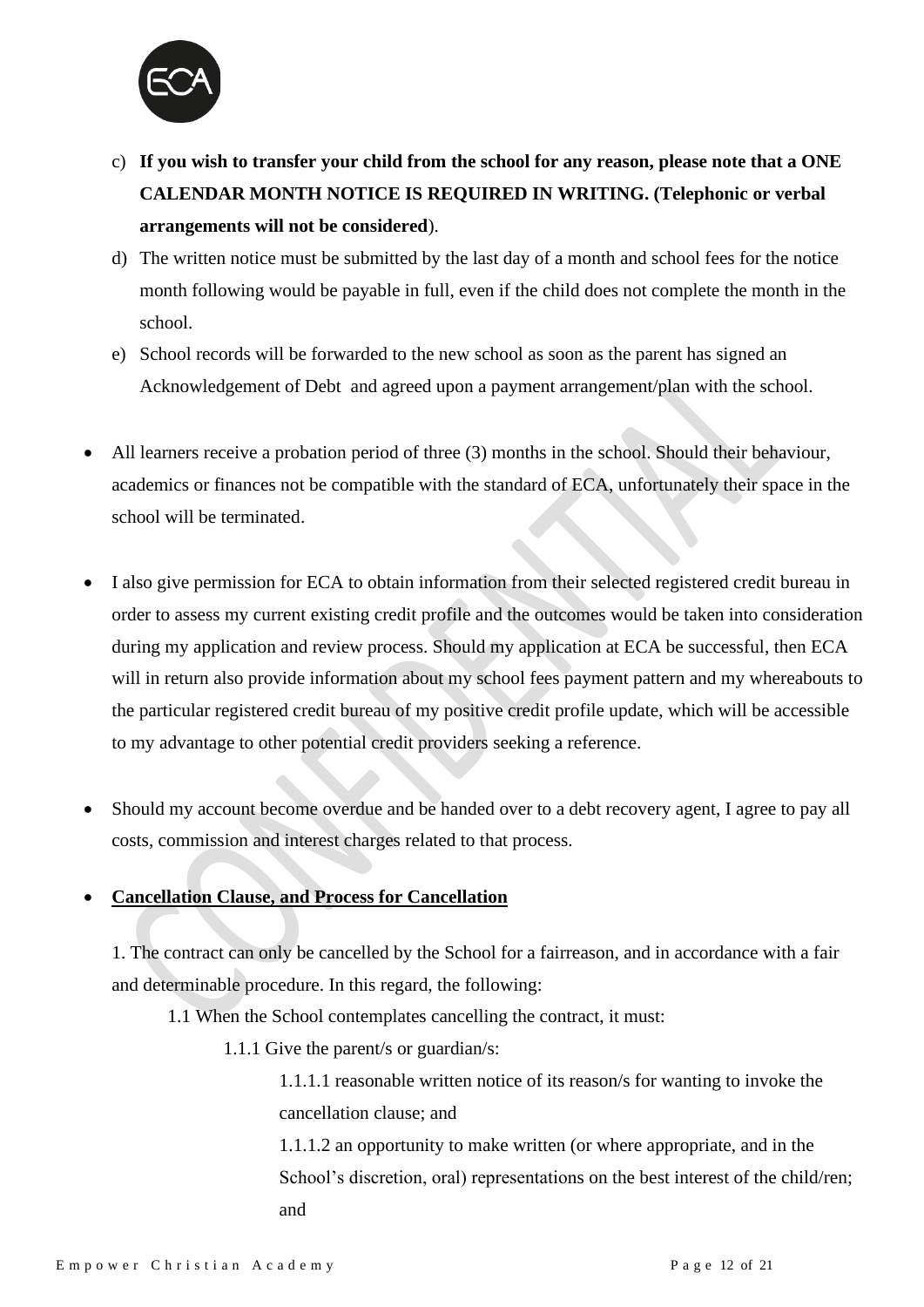

1.1.2 Consider whether participation and/or input should be invited from any other person/persons, including but not limited to a teacher, school counsellor, psychologist, and/or (where possible and appropriate, either in person or through a representative) the child him-/herself; before any final decision is made and written notice of cancellation (including the reasons therefor) is given.

1.2 In the event of an internal hearing, legal representation is not generally allowed, but can be granted upon application to, and in the discretion of, the person/s presiding over the hearing.

1.3 In any decision affecting the rights of the child (including possible termination of the contract), the best interests of the child will enjoy paramount importance (that means, receive due consideration). This is a balancing exercise, to be undertaken in light of all the relevant circumstances.

2. If, after following the above process, a decision is made to cancel the contract, a full month's notice [or whatever the school's policy is] shall be given – except in exceptional circumstances where a shorter notice period (including immediate termination on grounds of material breach of the Contract) is reasonably justifiable.

3. The refund of any pre-paid fees will be treated the same, in other words, a full month will be allowed to action the refund of any pre paid school fees/aftercare fees. No other monies will be refunded, eg. School trips, fundays , etc.

• Note that the above clause (giving the school the right to cancel the contract) is in addition to the clause in the contract which gives parents the right to cancel the contract, and stipulates the terms on which that can be done, which falls outside the scope of this memorandum.

### • **I have read and understood the School Fee Policy and agree to pay my account as specified**, **one month in advance**.

| Father's Signature/ Guardian: | Date:         |
|-------------------------------|---------------|
| Mother's Signature/ Guardian: | Date:         |
| Empower Christian Academy     | Page 13 of 21 |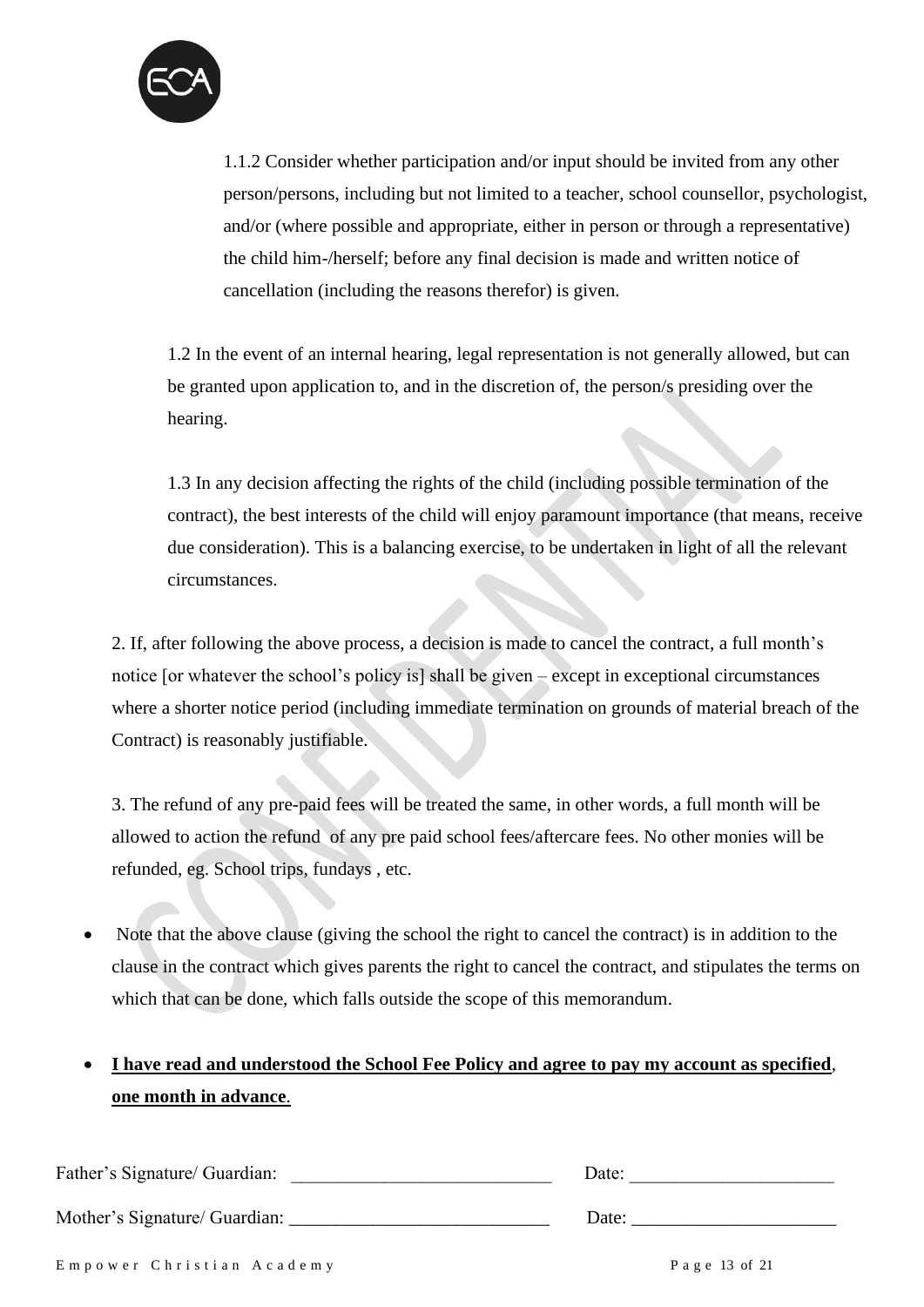

## **EXTRACT FROM ECA DISCIPLINE POLICY**

#### Discipline:

A disciplined environment is essential for effective learning to take place. (Serious misdemeanours or persistent infringements of school rules will require the parent to make alternative plans for the learner's education.)

#### Level one:

The learner will start each day with a clean slate and be given the opportunity to behave themselves and receive a 'star', or not behave and receive 'consequences'. The consequences for bad behaviour, at this level, is either to sit time out in the teacher's class or break detention.

#### Level two:

After a learner has sat break detention three times, the parent will be notified that their child will need to sit detention after school on a Friday.

#### Level three:

If misbehaviour continues the learner will be taken to the HOD. Depending on the seriousness of the matter, the HOD will use his/her discretion to either address the matter or contact the parents for a meeting. If a learner has sat detention for three Friday afternoons in a term, the parents will be called in for an intervention meeting. HOD and parents will agree on a course of action to be followed.

#### Level four:

If misbehaviour continues, the HOD will report the matter to the Principal. Depending on the seriousness of the matter, the Principal will use his/her discretion to either address the matter or contact the parents for a meeting. The Principal and parents will agree on a course of action to be followed. At this point the learner may be suspended for a day or three.

#### Level five:

If the above steps have not resolved the matter addressed, the matter may be escalated to the School Executive Board and result in expulsion.

#### Forbidden Articles at the School

- Dangerous objects such as matches, cigarette lighters, knives, ammunition, weapons, elastic, fireworks, etc
- Cell phones, earphones, tablets and speakers
- Pets
- Alcoholic beverages, cigarettes, drugs or pornography
- Valuable articles brought to school are done so at own risk
- Articles that do not reflect the values of our school, like certain card games, etc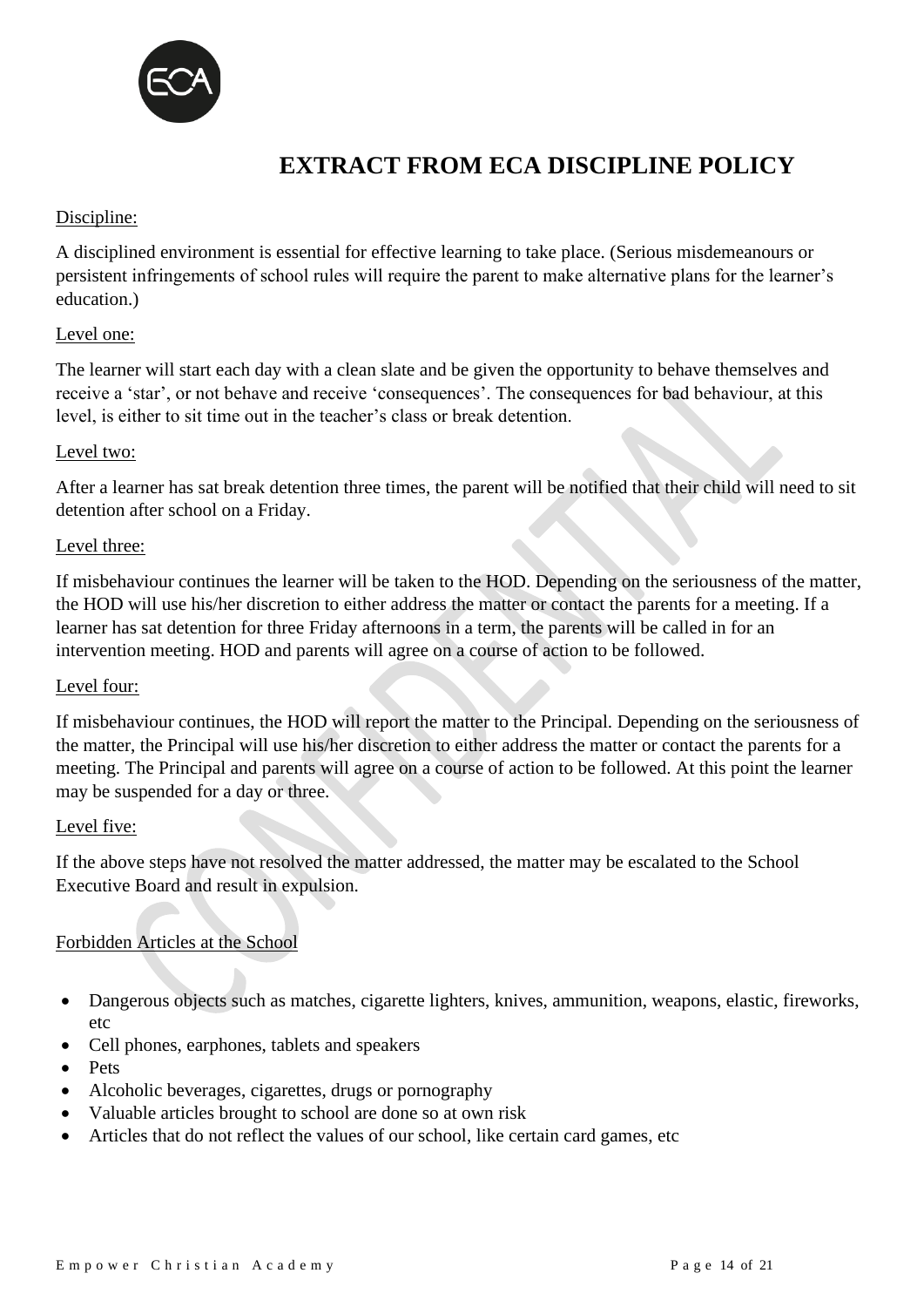

#### Consequences:

The article will be removed, and the parents contacted. This could lead to suspension of the learner for one to three days and ultimately expulsion.

#### Reasons for suspension:

Disrespect or abuse of a member of staff will lead to a written warning and immediate suspension of a minimum of one day and maximum of three days depending on the severity of the incidence.

Continual bullying of another learner will lead to a written warning, which may include suspension of a minimum of one day and maximum of three days depending on the severity of the incidence.

Continual misbehaviour and disrupting of the class, thus creating an environment where learning cannot take place, will lead to a written warning, which may include suspension of a minimum of one day and maximum of three days depending on the severity of the incidence.

Forbidden articles, such as cigarettes, alcohol, drugs, pornography or dangerous weapons will lead to a written warning and immediate suspension or expulsion.

**I hereby confirm that I have read and I agree to the above-mentioned Empower Christian Academy Extract of the Discipline Policy. I also agree that my child will be held responsible to adhere to the allinclusive Discipline Policy as stipulated by Empower Christian Academy:**

Father's Signature/ Guardian: <br>
Date: <br>
Date:

Mother's Signature/ Guardian: <br>  $Date:$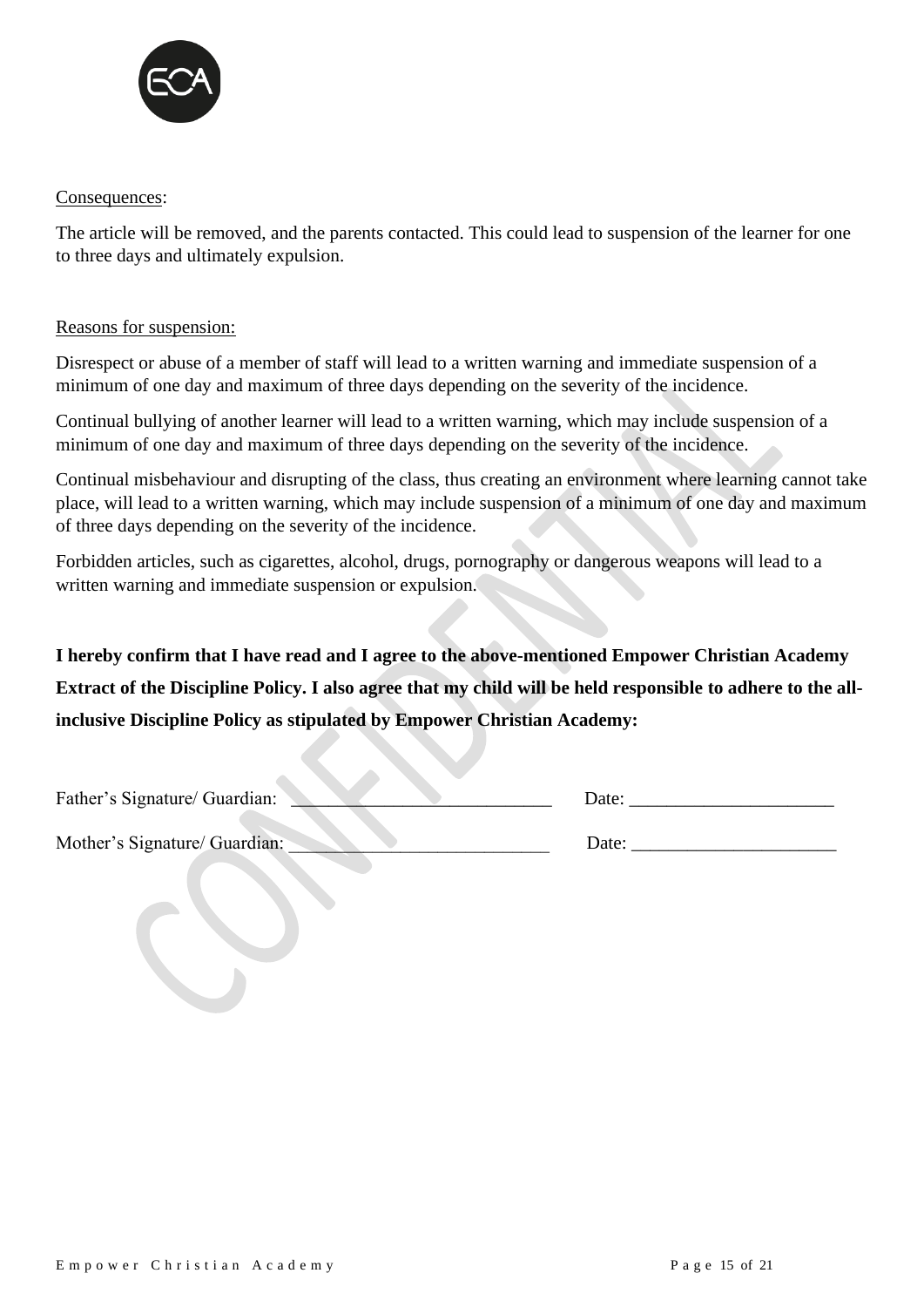

### **EXTRACT FROM ECA HEALTH AND SAFETY POLICY**

We would like to bring the following to your attention with regards to the administration of medicine. If your child needs to be given medicine at school, please note the following procedure:

- Please ensure that the medicine is brought to school in a plastic bag with your child's name clearly written on it.
- No medicine will be administered if not clearly marked.
- All fields on the Medication Form (found in the School Diary) need to be completed.
- The medicine must be given to the teacher upon arrival at school.
- The medicine will then be administered at the correct time by the teachers and each teacher will sign the medicine form to confirm that they have administered the medication as instructed.
- If the medicine has to be refrigerated, please make sure that you communicate this with us in the diary and in person.
- If your child is brought to school by someone else, please ensure that the person responsible for bringing your child to school knows and uses the above-mentioned procedure.

#### **Severe allergies and asthma**

- 1. Emergency medicines for individual learners are kept with the teacher, e.g. asthma pumps or allergy injections.
- 2. Notifications of any severe allergies, asthma or any life-threatening illness must be posted in the classroom of the learner or staff member and in the school kitchen. This notification must include emergency procedures to be followed as well as medication to be administered immediately.

#### **Illness that gives cause for learners to be kept at home**

If the teacher notices that a learner is not well enough to be at school, the learner will be taken to the school office. Parents will then be contacted and asked to take the learner home.

Criteria for phoning parents to come and collect their child:

- The learner has a fever
- The learner cannot cope with the daily routine
- The learner is vomiting and has diarrhoea
- The learner has a cough with phlegm and nose with thick mucus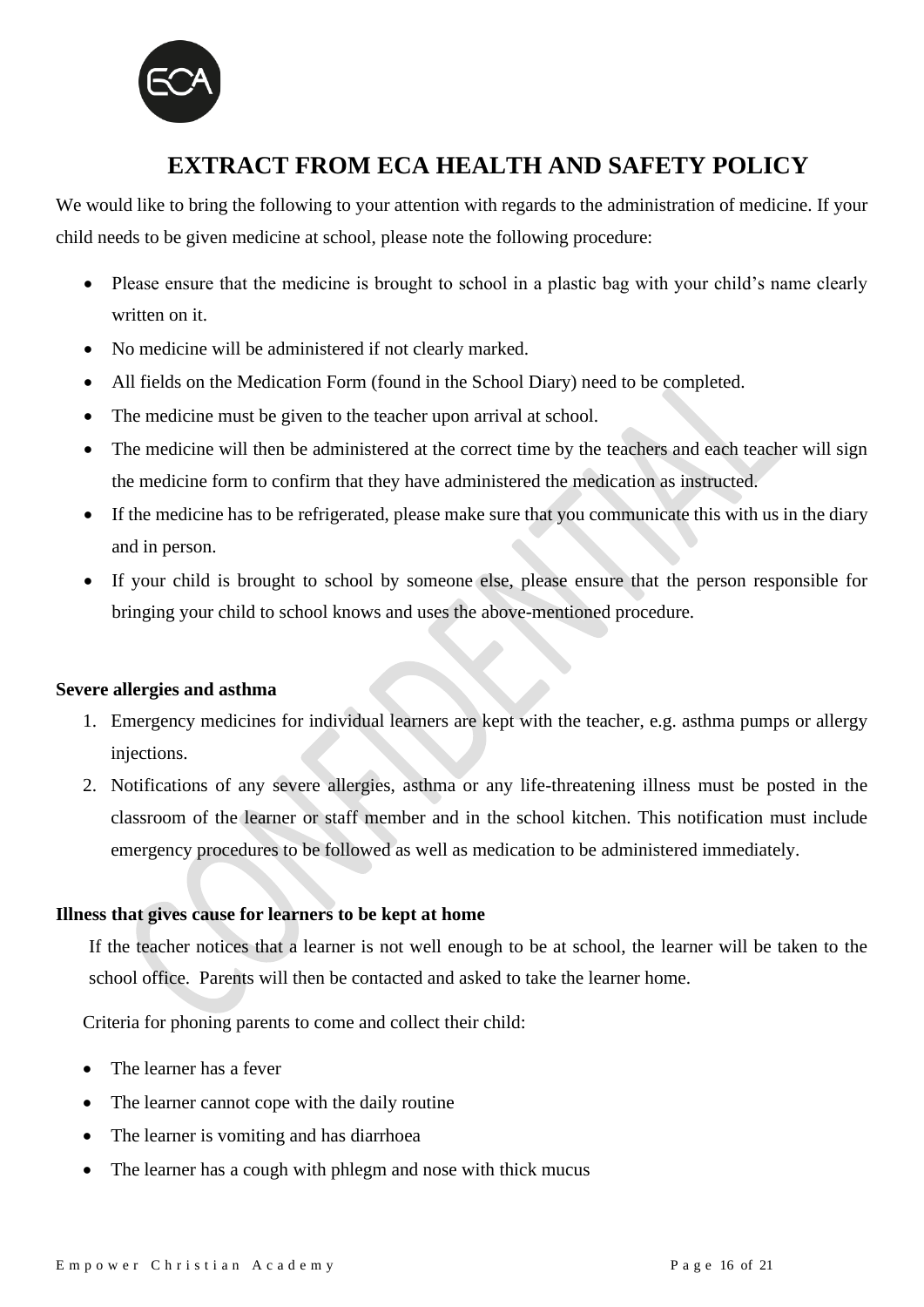

Criteria for learners to be kept at home:

- 1. A learner who ran a temperature during the night must remain home the following day.
- 2. A learner who has been vomiting and/or has diarrhoea should remain at home for at least one day until all symptoms have disappeared.
- 3. If a learner has a nose with thick mucus and/or a cough with lots of phlegm, they should not be at school.
- 4. Learners may not come to school with nits or lice. A learner who has nits or lice, may only return to school once a full treatment has been carried out and all visible signs of nits and lice have been removed.
- 5. Conjunctivitis (pink eye) is also very contagious and the eyes must have been treated, have no discharge and must no longer be pink before the learner may return to school.
- 6. Chicken Pox is contagious until all the spots have dried up and no new spots have occurred for two days. This usually takes about two weeks, but with a clearance certificate from a doctor, a learner may return earlier than the stated two weeks, provided all the pox have dried completely.
- 7. Any unexplained rashes must be diagnosed by a doctor before a learner is sent to school. Some rashes may be allergic reactions, but others may be contagious.
- 8. Ringworm must be treated with an anti-fungal ointment as well as medication should the ringworm persist. The affected area must be covered if the learner attends school.
- 9. Impetigo must be treated by a doctor with antibiotics and must covered should a learner return to school, as it is highly contagious.

**I hereby confirm that I have read and I agree to the above-mentioned Empower Christian Academy Extract of the Health and Safety Policy. I also agree that I will adhere to the all-inclusive Health and Safety Policy as stipulated by Empower Christian Academy:**

| Father's Signature/ Guardian: | Date: |
|-------------------------------|-------|
| Mother's Signature/ Guardian: | Date: |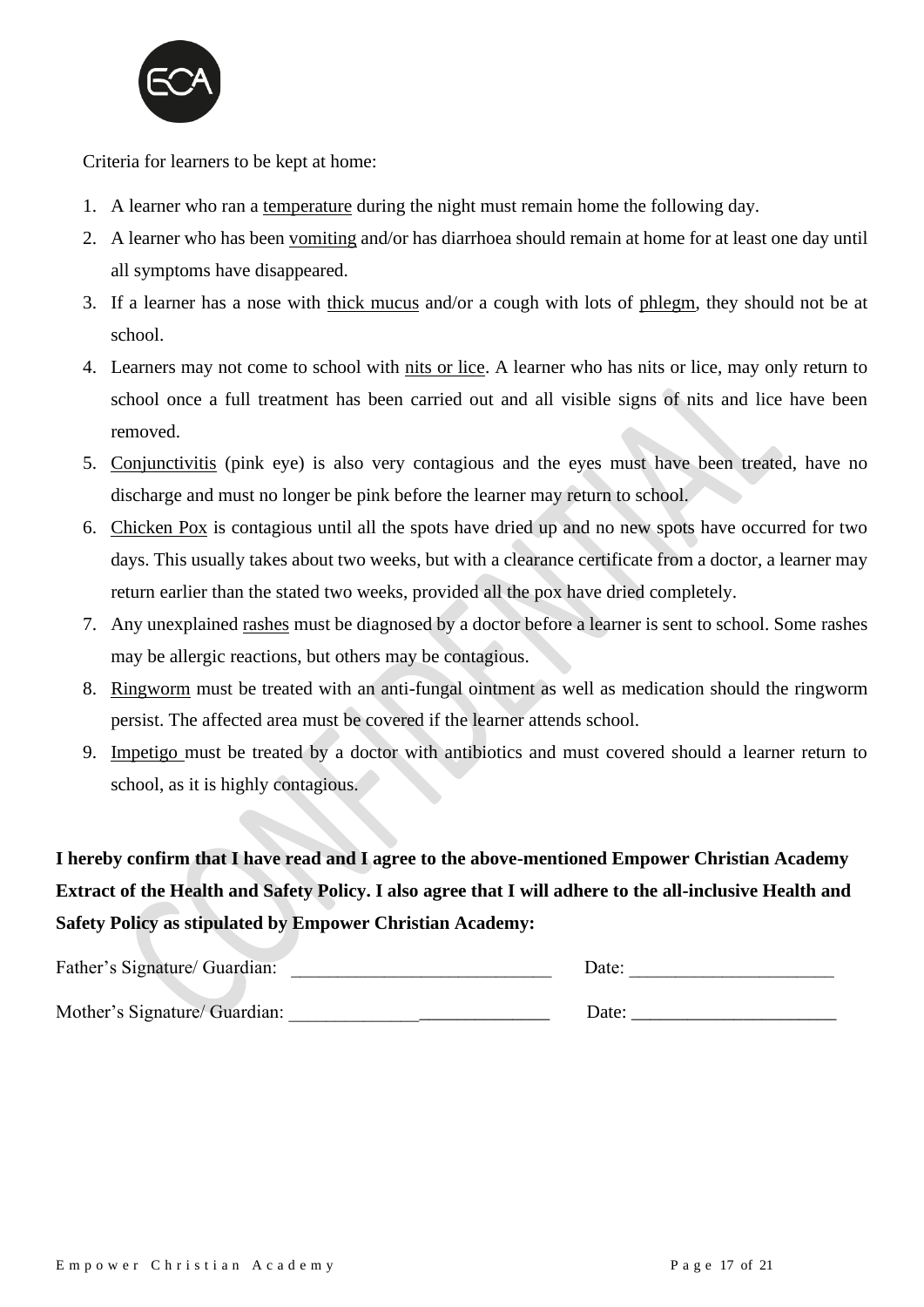

### **BLANKET INDEMNITY FORM – ALL GRADES**

#### I / we, the undersigned

 $(full names)$ 

In my/our capacity as parents / guardians of

Hereby:

1. Appoint the principal, staff and/or teacher in charge of any tour/outing/excursion that my/our child may attend to act in *loco parentis* on my/our behalf for any purpose that may arise, particularly (but not limited to) consenting on my/our behalf to any emergency medical treatment that my/our child may require whilst in the care of the school; at a school event or on a tour/outing/excursion under circumstances where it is not reasonably possible to timeously obtain my/our consent;

\_\_\_\_\_\_\_\_\_\_\_\_\_\_\_\_\_\_\_\_\_\_\_\_\_\_\_\_\_\_\_\_\_\_\_\_\_\_\_\_\_\_\_\_\_\_\_\_\_\_\_\_\_\_\_\_\_\_\_\_\_\_\_\_\_\_\_\_\_

- 2. Agree and undertake to pay the costs of any such medical treatment as well as any other costs incurred by the principal, staff or teachers whilst acting in that capacity;
- 3. Indemnify and hold blameless Empower Christian Academy, its principal, teachers, service providers, assistants and staff, as well as the staff of the Empower Church against any claims, loss or damages that I, my/our child or any other person may suffer due to injury, loss of or damage to property that my/our child or I may suffer on the school premises, at any school event held off the school premises, at any outing, on any tour or any other activity or while travelling to or from any event, outing, tour or activity; and
- 4. I/we expressly waive any such claims that I/we or my/our child may otherwise have against Empower Christian Academy or Empower Church, its principal, teachers, service providers, assistants and staff and/or any person assisting with transport to any event, outing or tour.

| $\sim$<br>Sign6<br>$\sim$<br>$\sim$ $-$ |  | ua<br>v. | $\sim$ $\sim$ |
|-----------------------------------------|--|----------|---------------|
|-----------------------------------------|--|----------|---------------|

\_\_\_\_\_\_\_\_\_\_\_\_\_\_\_\_\_\_\_\_\_\_\_\_\_\_\_\_ \_\_\_\_\_\_\_\_\_\_\_\_\_\_\_\_\_\_\_\_\_\_\_\_\_\_\_\_\_\_\_\_

(Father) (Mother)

Parent(s)/guardian by his/her signature(s) hereto, warrants that he/she is authorised to act in this capacity.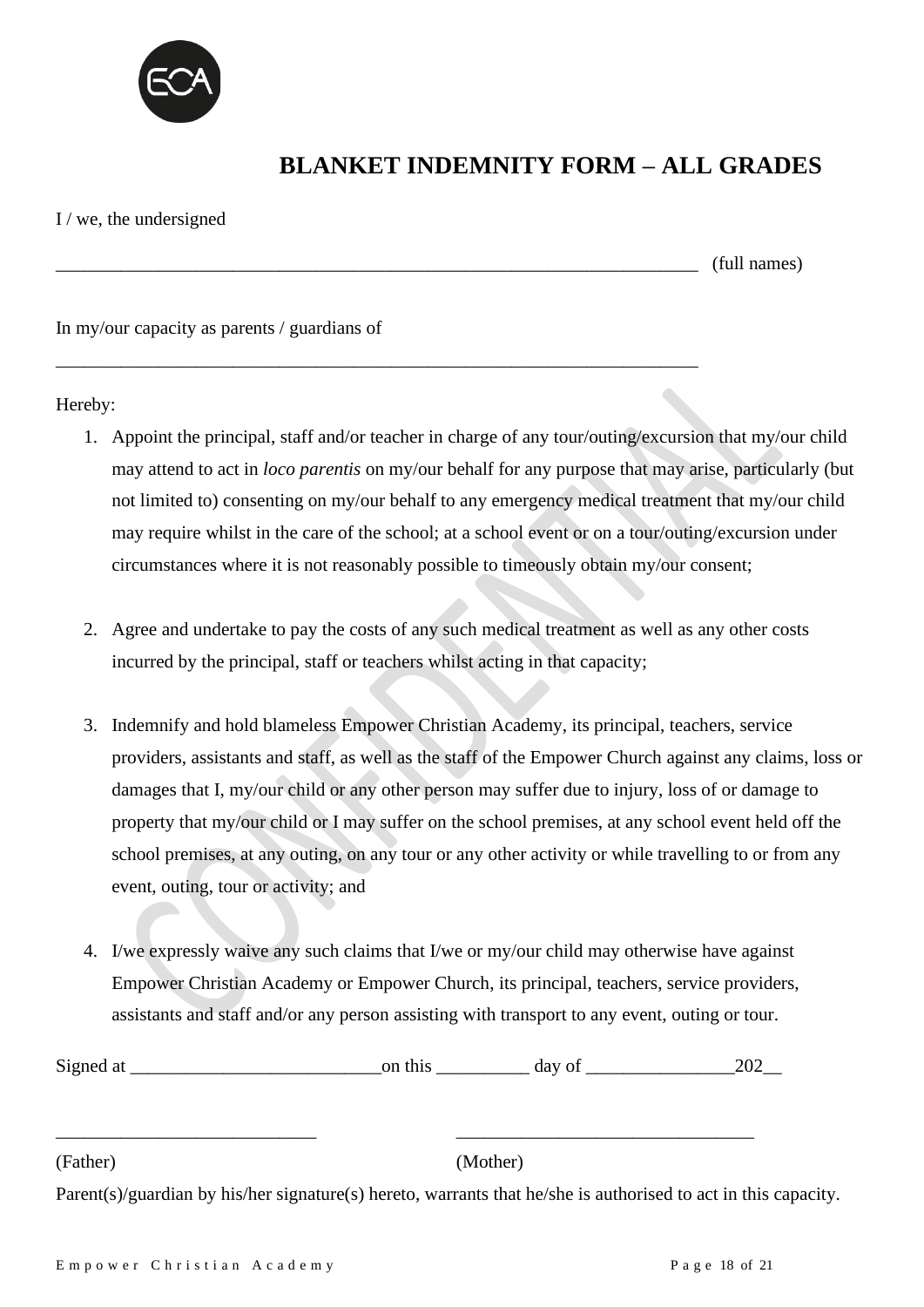

## **MEDIA CONSENT FORM - ALL GRADES**

At Empower Christian Academy, we might use photographs and other images of pupils in the school, for example, in the following ways:

- Place photos of pupils on the school website or Facebook page
- Use photos for brochures to promote the school
- Send photos to the local newspaper / media to recognise achievements of our pupils.

 $\mathcal{L}=\mathcal{L}=\mathcal{L}=\mathcal{L}=\mathcal{L}=\mathcal{L}=\mathcal{L}=\mathcal{L}=\mathcal{L}=\mathcal{L}=\mathcal{L}=\mathcal{L}=\mathcal{L}=\mathcal{L}=\mathcal{L}=\mathcal{L}=\mathcal{L}=\mathcal{L}=\mathcal{L}=\mathcal{L}=\mathcal{L}=\mathcal{L}=\mathcal{L}=\mathcal{L}=\mathcal{L}=\mathcal{L}=\mathcal{L}=\mathcal{L}=\mathcal{L}=\mathcal{L}=\mathcal{L}=\mathcal{L}=\mathcal{L}=\mathcal{L}=\mathcal{L}=\mathcal{L}=\mathcal{$ 

In terms of the Children's Act, it is therefore necessary to request that parents complete and sign this consent form, giving us permission to use your child's photograph, or indicating whether you do not want to agree to this. Please note a separate form must be completed for each child.

#### **Media Consent information:**

1. I\_\_\_\_\_\_\_\_\_\_\_\_\_\_\_\_\_\_\_\_\_\_\_\_\_\_\_\_\_\_\_ consent to Empower Christian Academy photographing and videoing my child for purposes as mentioned above **OR**

2. I\_\_\_\_\_\_\_\_\_\_\_\_\_\_\_\_\_\_\_\_\_\_\_\_\_\_\_\_\_\_\_\_ DO NOT consent to Empower Christian Academy photographing and videoing my child for purposes as mentioned above.

| Name and Surname of Pupil:           |
|--------------------------------------|
| Name and Surname of Parent/Guardian: |
|                                      |
| Signature of Parent/Guardian:        |
|                                      |
| Date:                                |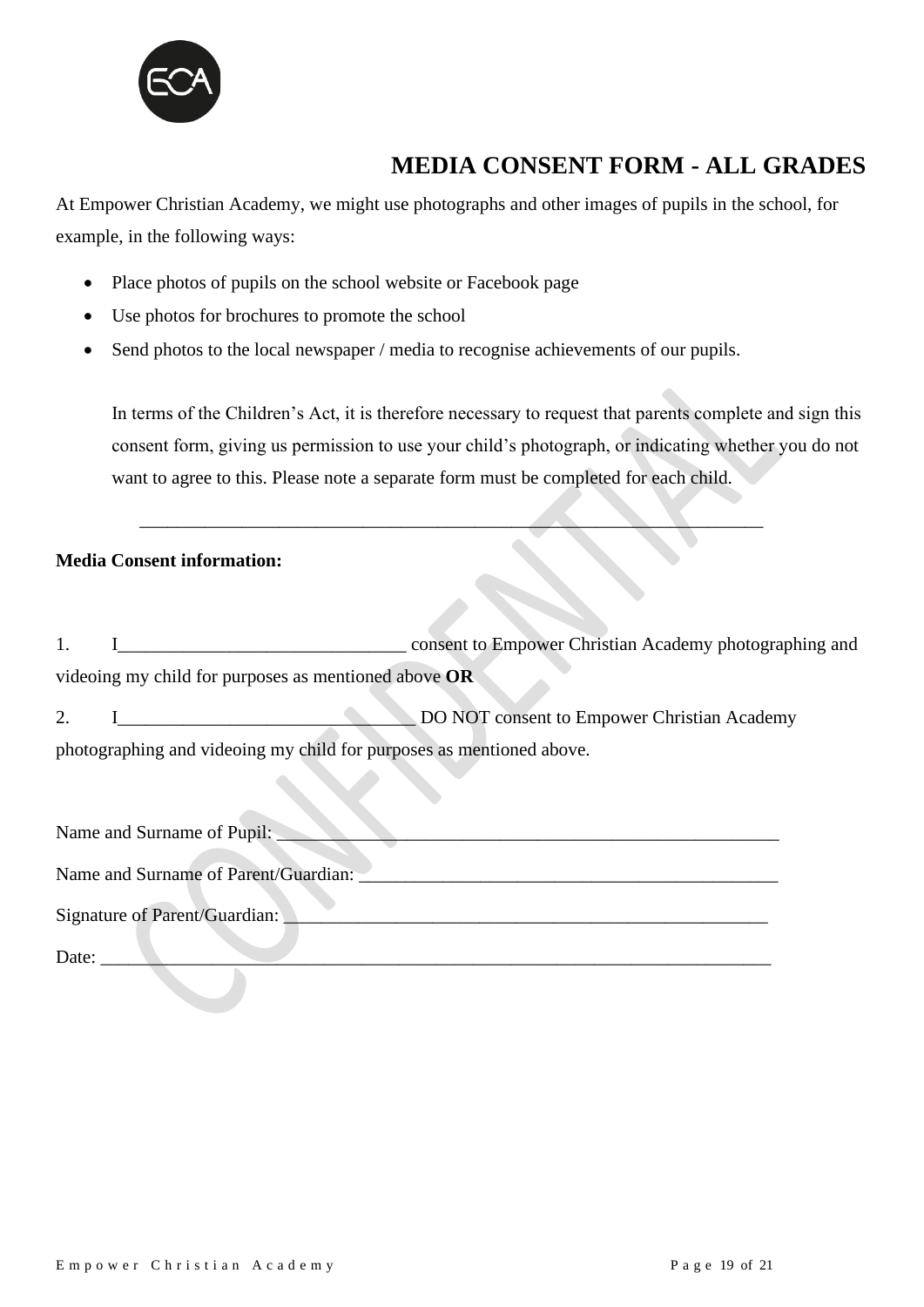



#### **STATEMENT OF FAITH**

### **The programs and activities governing the form of worship of EMPOWER CHURCH shall be based upon and at all times be consistent with the following creed and beliefs:**

We believe the scriptures of the Old and New Testament in their original writing as fully inspired of God and accept them as the supreme and final authority for faith and life.

We believe in one God, eternally existing in three persons- Father, Son and Holy Spirit.

We believe that Jesus Christ was begotten of the Father, conceived by the Holy Spirit and is truly God and truly man.

We believe that God created man in His own image; that man sinned and thereby incurred the penalty of sin which is death, physically and spiritually; that all human beings inherit a sinful nature which issues (in the case of those who reach moral responsibility) in actual transgression involving personal guilt.

We believe that the Lord Jesus Christ died for our sins - a substitution sacrifice according to the Scriptures and that all who believe in Him are justified on the grounds of His shed blood.

We believe in the bodily resurrection of the Lord Jesus, His ascension into Heaven, and His present life as our High Priest and Advocate.

We believe in the personal return of the Lord Jesus Christ.

We believe that all who repent of their sin and receive the Lord Jesus Christ by faith are born again of the Holy Spirit and thereby become children of God.

We believe that those who are born again children of God will live a life of moral uprightness according to the Word of God.

We believe in the baptism in the Holy Sprit, empowering and equipping believers for service, with the accompanying supernatural gifts of the Holy Spirit and in fellowship with the Holy Spirit. We believe in the divinely ordained ministries of Apostle, Prophet, Evangelist, Pastor and Teacher.

We believe in the resurrection of both the just and the unjust, the eternal blessedness of the redeemed and the eternal banishment of those who have rejected the offer of salvation.